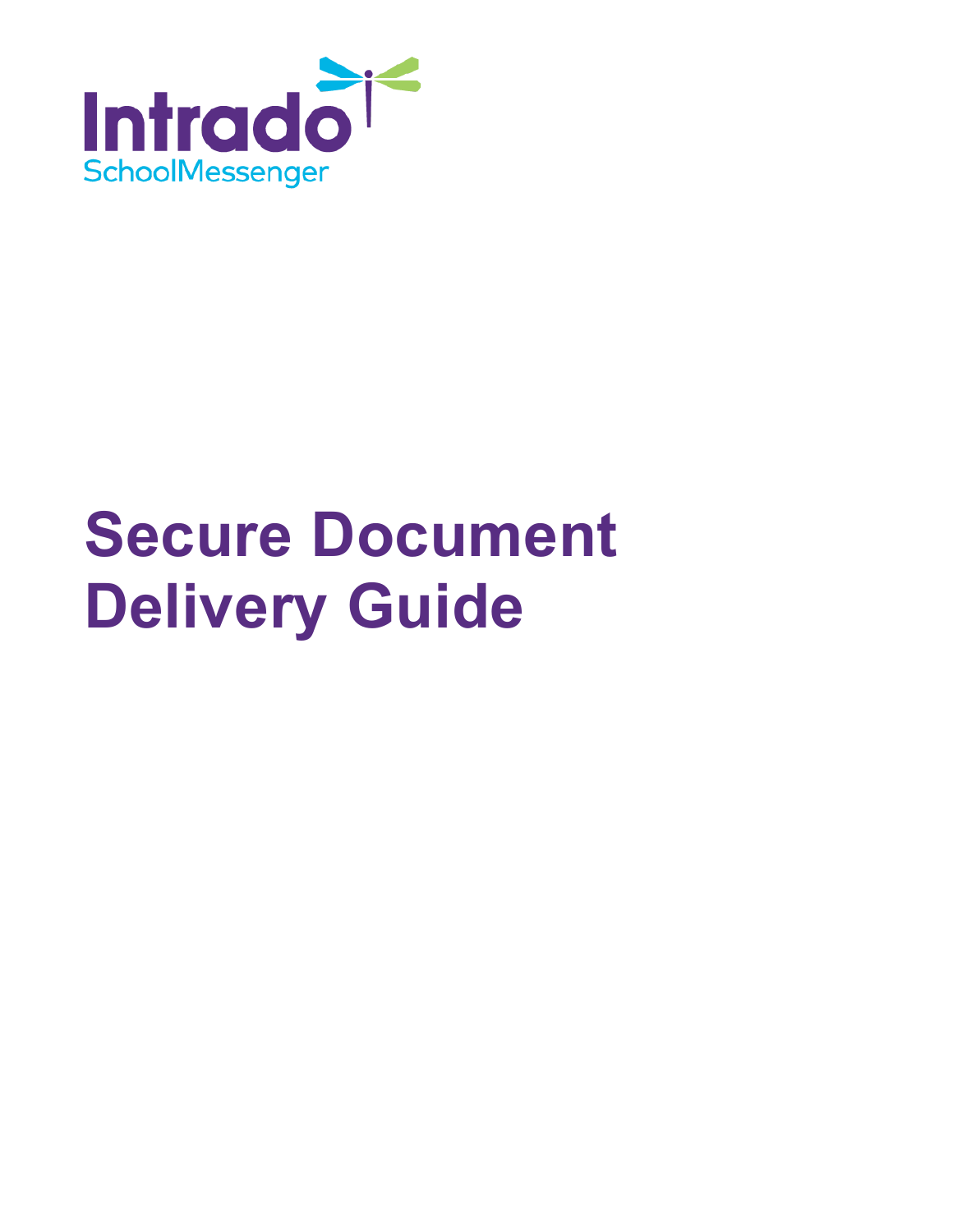

# **Contents**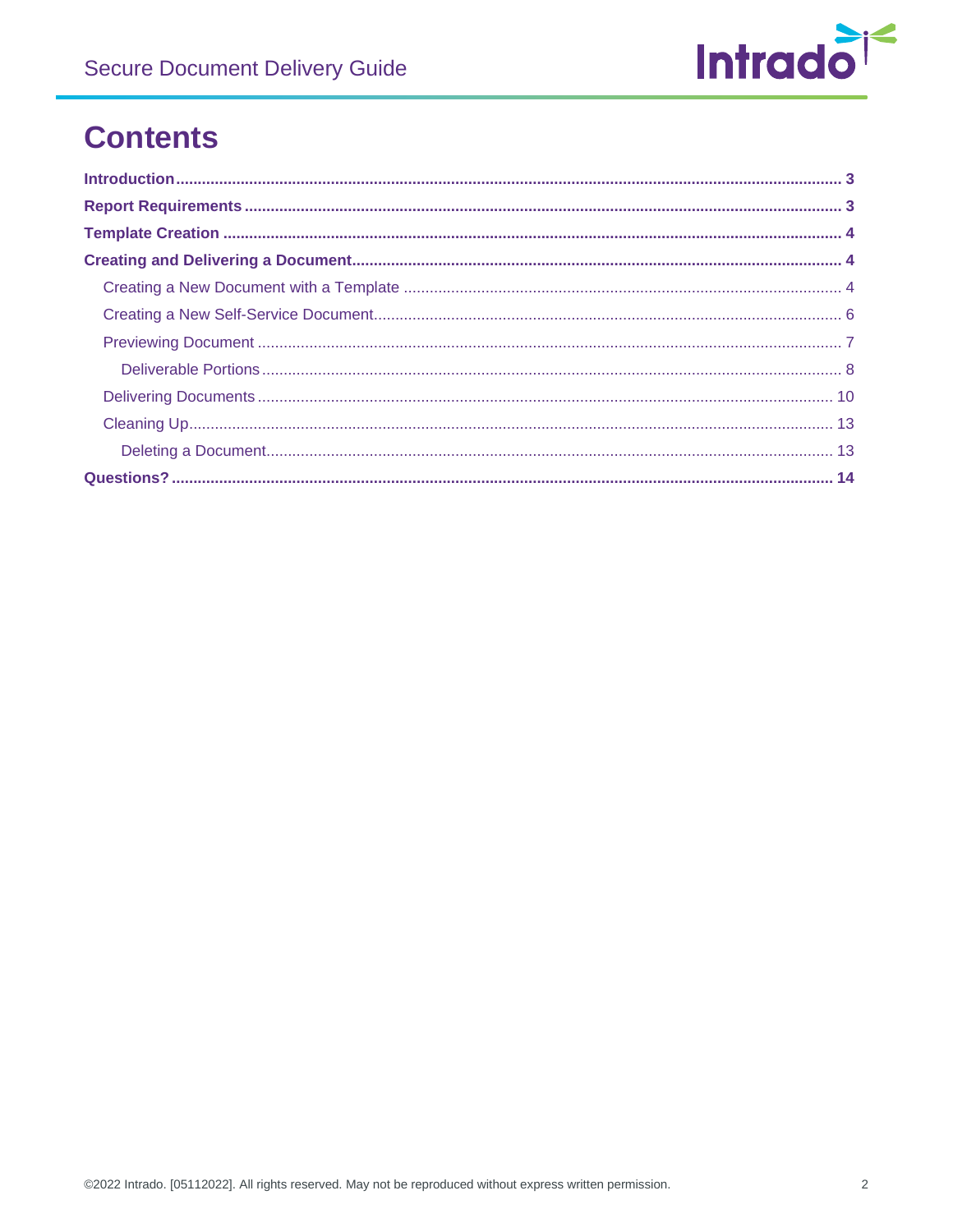

# <span id="page-2-0"></span>**Introduction**

Many organizations use tools that produce large PDF reports, filled with individual reports for each recipient that includes each recipient's unique ID number. For example, a school's student information system may output one large PDF file containing report cards for each student. Each report card will have the student's ID number somewhere on the page. These reports are typically printed and e-mailed to each individual.

Secure Document Delivery (SDD) allows you to automatically slice (burst) large PDF reports, containing multiple member reports, into individual reports and then email each individual report to the corresponding contact in the database. SDD matches individuals to their portion of the PDF report using their ID number. Additionally, SDD can protect each individual report by requiring recipients to enter a password to open the file.

When using Secure Document Delivery, there are two possible methods of creating your document. One requires the creation of a template created by our support team. The other is a self-service option that allows you to create a document without needing assistance from our support team. Both options are highlighted in this document, however if you do not see an option you wish to use on your account, please contact your account manager to discuss.

# <span id="page-2-1"></span>**Report Requirements**

Reports must meet the following requirements to be used with SDD:

- SDD only supports PDF format. **The report must be a native PDF file. It cannot be an image file, or an HTML file saved as a PDF.**
- Each recipient's unique ID must be present in the report.
- If using a template, the location of the unique ID field, in the report, must not change from recipient to recipient. This requirement does not apply to self-service documents.
- All content being delivered to a specific user must be on consecutive pages (for example, the data for Karina West must be pages 41 to 44 rather than having the data on pages 41, 44 and 86).
- The Unique ID must be present on at least the first page of each recipient's report. It can be present on multiple pages in any single report, but it must appear on the first page of each report.
- The unique IDs must match what is currently in the Communicate database.
- The report file must be smaller than 100 MB in file size.
- There must be the same number of pages for each recipient's report in the PDF if using a template to create the document. This restriction does not apply to self-service documents.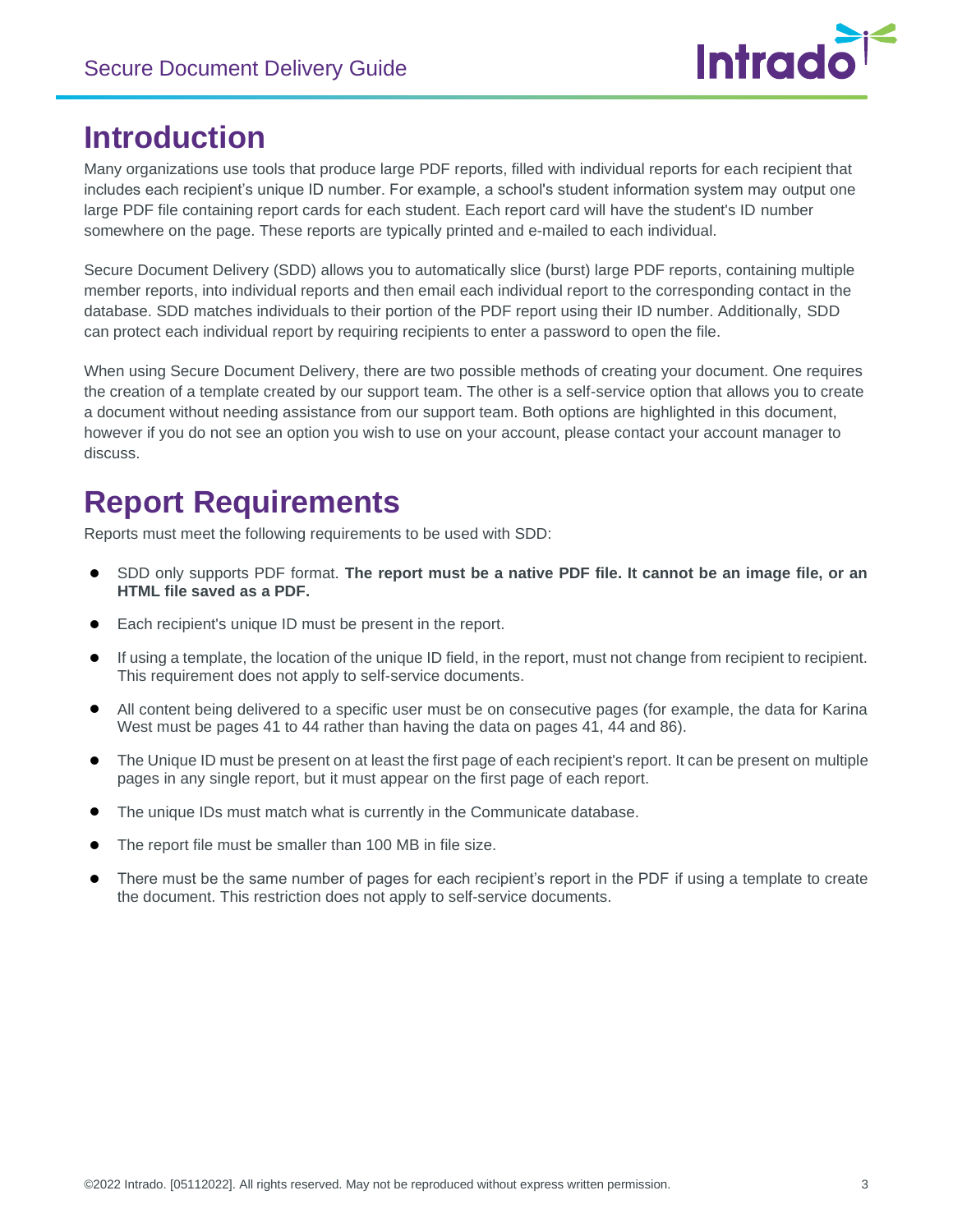

# <span id="page-3-0"></span>**Template Creation**

If you are using templates to create and deliver your document, you will first need to have a template created. Templates, which are generated by our support representatives, are sets of rules used by SDD to burst your PDF file into individual reports for delivery. Once a template is created for a type of PDF file, it can be reused for future reports so long as the layout of the report has not changed. If the layout of the report changes, then you will need to work with support and have them create a new template for you.

To facilitate template creation, you will need to provide at least a portion of the PDF file, that you wish to burst, to our support representatives. Please provide support with a multiple-page example of what you want to deliver, or ideally, an actual report that you want to deliver. For example, if it is a student report card, include multiple students' report cards in the PDF file. Once you have provided support with the report, please allow one to two business days for the template be created. Support can create as many templates in advance as you need, but please allow one to two business days after sending support the report(s) to allow for any complications with the file(s) itself (e.g. missing IDs, layout changes, etc.). Support will contact you to let you know when the template has been created and is ready to be used to create your document.

*Note: If you would like to use SDD with a template to deliver report cards, contact support to create your templates well in advance of the end of the quarter or semester. Remember that once your template has been created you may use it for report cards repeatedly until your PDF layout changes, at which point support will need to create a new template.*

# <span id="page-3-1"></span>**Creating and Delivering a Document**

*Important: Only those features that you have been granted access to will display. For access to additional features, contact your system administrator.*

A document is created by uploading and processing your PDF file. This can be done with a template created with the help of the Communicate support team or it can be a self-service document (if you have this feature enabled). You can view your documents by clicking on the **Broadcasts** tab followed by the **SDD** subtab, as shown below:

# <span id="page-3-2"></span>**Creating a New Document with a Template**

Once support has created a template has been created for your PDF file, you are ready to create a document. Follow the steps below to create a document.



From the **Secure Document Delivery** screen under the **SDD** subtab, click the **Create New Templated Document** button to enter the **Document Editor**, shown above.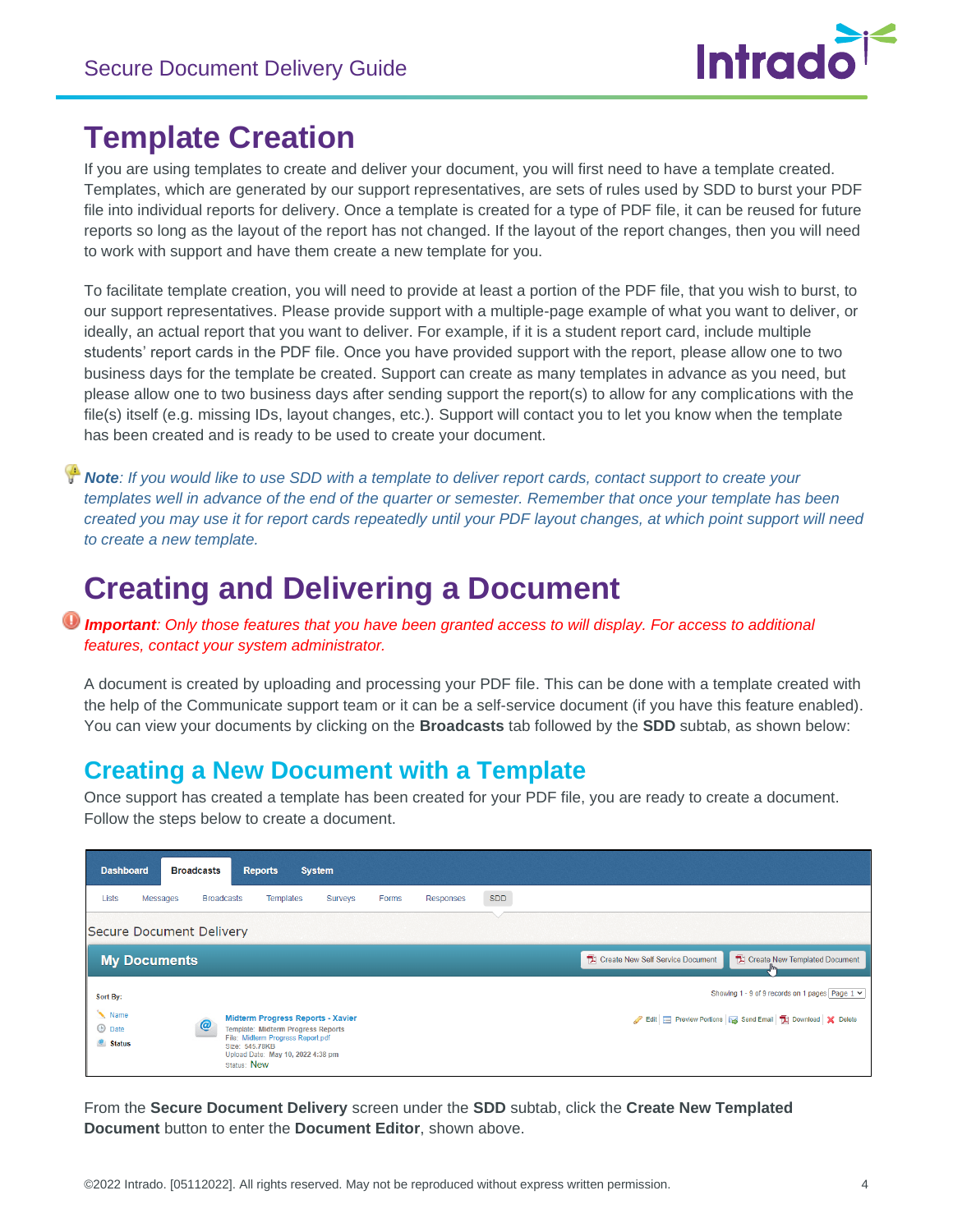

Type in a descriptive name for the document in the **Name** field.

Click the **Template** drop-down menu and select the template that is compatible with your PDF file.

Choose the **Identifier Text Location** to indicate the unique token you are using to indicate each distinct entry in your PDF.

Use the **PDF Portions** to choose if you want to optimize your PDF files. You can choose between the following two options:

- **Extract as-is**: This option will extract the individual portions but will not attempt to optimize the file sizes. This can be processed more quickly, but the recipients will be sent larger PDF files.
- **Extract and optimize**: This option will both extract the portions and optimize each portion to minimize the size of each file. This option may result in long processing times. If the processing time is taking too long, you can edit the document and change the option to **Extract as-is**. When you preview the document again, you should see processing speed significantly increased.

| <b>Create New Document</b> |                                                     |              |
|----------------------------|-----------------------------------------------------|--------------|
|                            | Name Springfield ES Reports Cards - May 2023        | <b>Guide</b> |
|                            | Template <b>C</b> Report Card<br>$\checkmark$       |              |
| Location                   | Identifier Text   Unique ID Y                       |              |
|                            | PDF Portions @ Extract and optimize<br>$\checkmark$ |              |
|                            | File Choose File Springfield E May 2023.pdf         |              |

Click the **Choose File** button to locate the PDF file on your computer.

Click the **Upload** button to upload the file and save the document. The document is now ready to be delivered at any time.

Your document will now be processed. Depending on the size of the document and whether you chose to optimize the portions, this may take some time.

Once the document is ready, you will see a message saying that **The PDF Document was successfully created**. This processing will continue whether you stay on the current page, go to **Preview Portions**, prepare another broadcast or even leave the app entirely.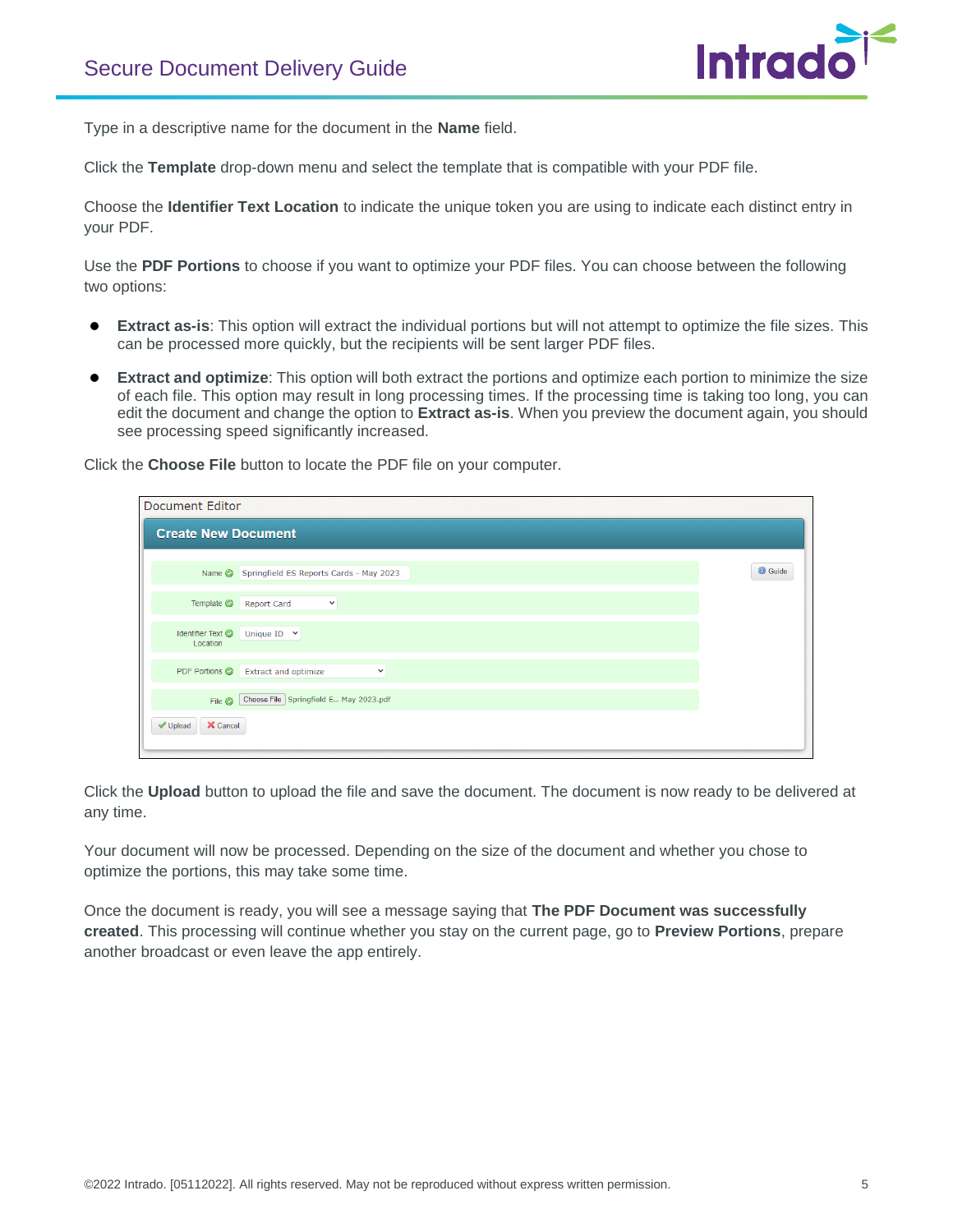

## <span id="page-5-0"></span>**Creating a New Self-Service Document**

You are able to create a Self-Service Document yourself without needing support to create a template that matches your PDF.

*Note: If you do not see an option to create a self-service document and you are interested in using this feature, please contact your account manager to discuss enabling this feature on your account.*

| <b>Dashboard</b>                           | <b>Broadcasts</b>     | <b>Reports</b>                                                                                                                                                                                   | <b>System</b> |       |           |            |                                                                   |
|--------------------------------------------|-----------------------|--------------------------------------------------------------------------------------------------------------------------------------------------------------------------------------------------|---------------|-------|-----------|------------|-------------------------------------------------------------------|
| Lists                                      | Messages              | <b>Broadcasts</b><br>Templates                                                                                                                                                                   | Surveys       | Forms | Responses | <b>SDD</b> |                                                                   |
| Secure Document Delivery                   |                       |                                                                                                                                                                                                  |               |       |           |            |                                                                   |
| <b>My Documents</b>                        |                       |                                                                                                                                                                                                  |               |       |           |            | Create New Self Service Document<br>Create New Templated Document |
| Sort By:                                   |                       |                                                                                                                                                                                                  |               |       |           |            | Showing 1 - 9 of 9 records on 1 pages   Page 1 $\vee$             |
| Name<br><b>Date</b><br><sup>@</sup> Status | $\boldsymbol{\varpi}$ | <b>Midterm Progress Reports - Xavier</b><br><b>Template: Midterm Progress Reports</b><br>File: Midterm Progress Report.pdf<br>Size: 545.78KB<br>Upload Date: May 10, 2022 4:38 pm<br>Status: New |               |       |           |            | Edit   Preview Portions   Send Email   La Download   X Delete     |

Click the **Broadcasts** tab, and then the **SDD** sub-tab. You'll be taken to the Secure Document Delivery window.

Click the **Create New Self Service Document** button to enter the Document Editor.

Enter a descriptive **Name** for the Document. The template will be set to Self-Service.

Specify the number of **Pages to skip at start** of your document. This is to bypass any title pages and other content at the start of your document that is not being shared.

Specify the number of **Pages to skip at end** of your document. This is to bypass any closing pages in your document that are not being shared.

Fill in the **Identifier Pattern**. This is text used to identify the first page of each portion of the document. This piece of text should be present on at least the first page of each portion, preferably a label that precedes the unique ID used to identify the student record in our database such as "Student ID:". See the example photo on the next page.

*Important:* All the pages you wish to send to a specific user must be consecutive. Your identifier can appear on *the first page of each portion of the document. It can also appear on the consecutive pages of the document. However, if it appears again later in the document (after the portion has ended), that later entry will be ignored. For example, if pages 56 and 57 have John Smith's student ID as the identifier and then page 105 also has John Smith's ID, page 105 will not be included in the section of the document that is delivered to John Smith.* 

The **Identifier Text Location** is used to match the unique id in the document with that data in our database. It should almost always be **Unique ID** but could also be another field that was set up by a support representative such as **State ID**.

Use the **PDF Portions** to choose if you want to optimize your PDF files. You can choose between the following two options:

**Extract as-is**: This option will extract the individual portions but will not attempt to optimize the file sizes. This can be processed more quickly, but the recipients will be sent larger PDF files.

©2022 Intrado. [05112022]. All rights reserved. May not be reproduced without express written permission. 6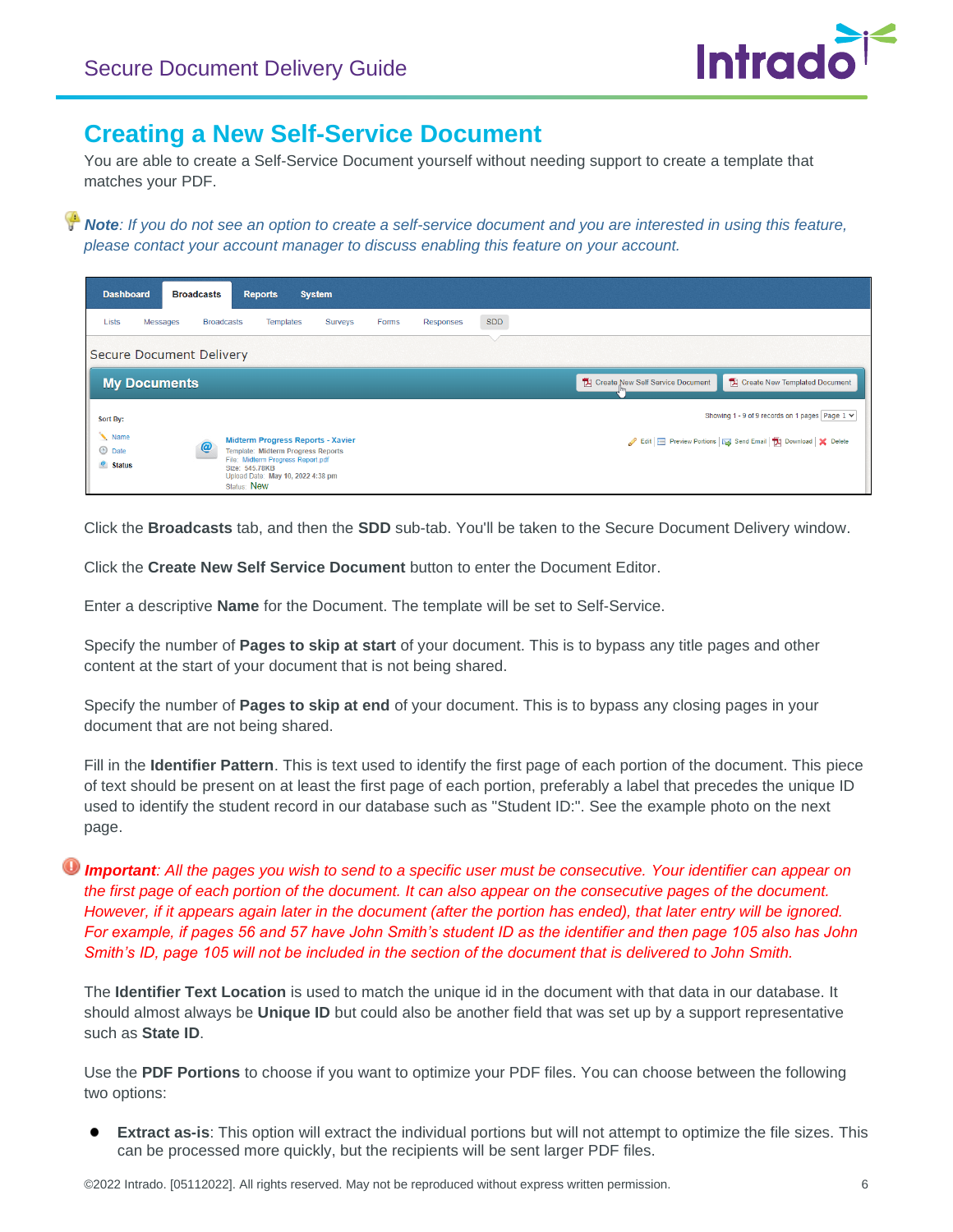

**Extract and optimize**: This option will both extract the portions and optimize each portion to minimize the size of each file. This option may result in long processing times. If the processing time is taking too long, you can edit the document and change the option to **Extract as-is**. When you preview the document again, you should see processing speed significantly increased.

| <b>Document Editor</b>              |                                            |                |
|-------------------------------------|--------------------------------------------|----------------|
| <b>Create New Document</b>          |                                            |                |
|                                     |                                            |                |
|                                     | Name Springwood ES Report Cards - May 2023 | <b>O</b> Guide |
|                                     | Template Self-Service v                    |                |
| Pages to skip at 3 5<br>start       |                                            |                |
| Pages to skip at @ 20<br>end        |                                            |                |
| Identifier Pattern Student ID:      |                                            |                |
| <b>Identifier Text</b><br>Location  | Unique ID $\sim$                           |                |
| PDF Portions <b>O</b> Extract as-is | $\checkmark$                               |                |
|                                     | File Choose File Springwood EMay 2023.pdf  |                |
| X Cancel<br><b>√</b> Upload         |                                            |                |

Click the **Upload** button to upload the file and save the Document.

Your document will now be processed. Depending on the size of the document and whether you chose to optimize the portions, this may take some time.

Once the document is ready, you will see a message saying that **The PDF Document was successfully created**.

| <b>Secure Document Delivery</b> |                                            |  |
|---------------------------------|--------------------------------------------|--|
|                                 | The PDF Document was successfully created. |  |

## <span id="page-6-0"></span>**Previewing Document**

To preview how your document will be sent and confirm that your IDs have been appropriately captured on each page, click **Preview Portions**.

| $\boldsymbol{\varpi}$ | Midterm Progress Reports - Xavier<br>Template: Midterm Progress Reports<br>File: Midterm Progress Report.pdf<br>Size: 545.78KB<br>Upload Date: May 10, 2022 4:38 pm<br>Status: New | Edit   Freview Portions   Send Email   Download   X Delete |
|-----------------------|------------------------------------------------------------------------------------------------------------------------------------------------------------------------------------|------------------------------------------------------------|
|-----------------------|------------------------------------------------------------------------------------------------------------------------------------------------------------------------------------|------------------------------------------------------------|

On the preview page, you will see a **Summary** section.

Within this section, the **PDF Processing Status** will show you the PDF being processed for your preview. This will be updated in real time as each portion of your document is processed.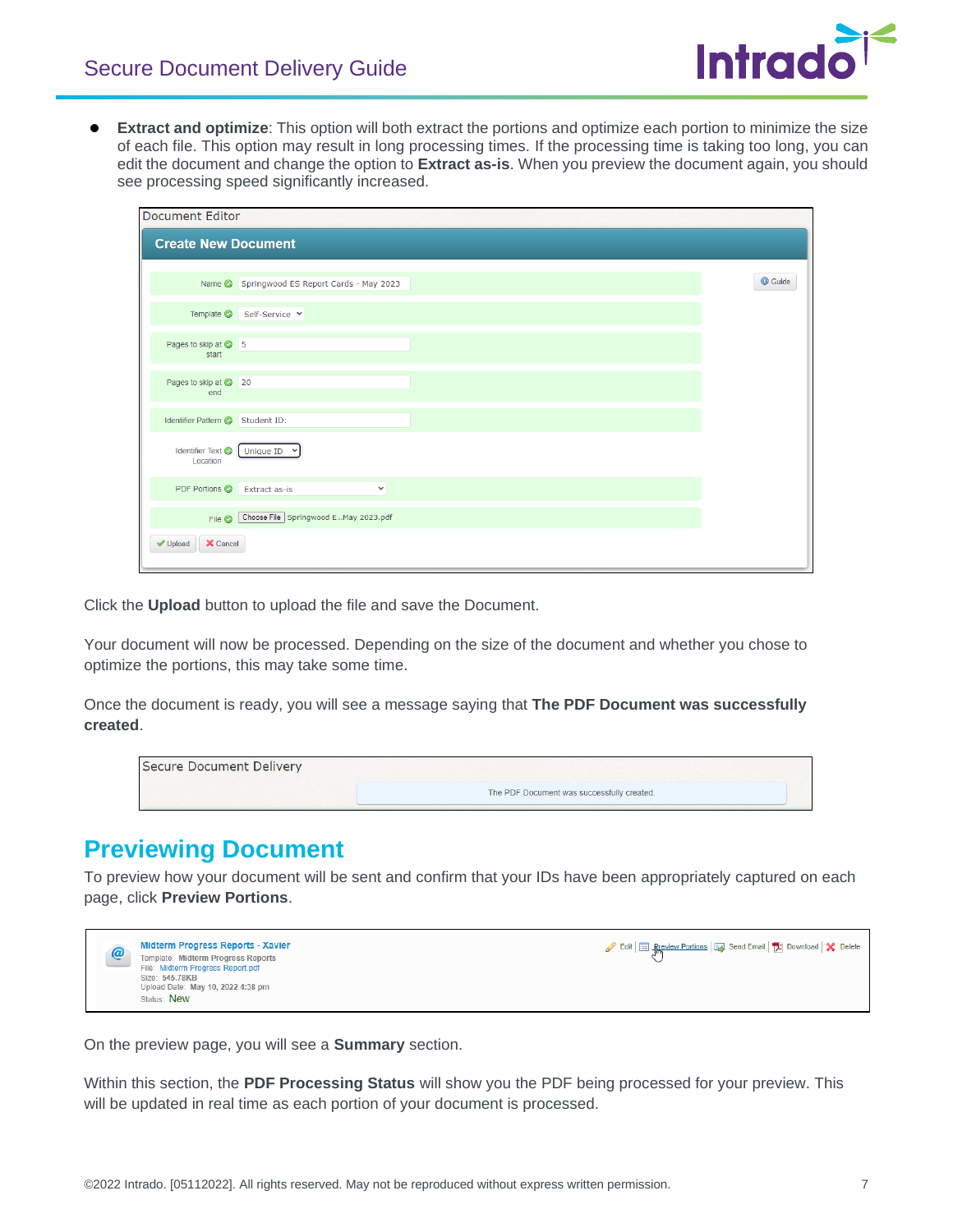

| <b>Summary</b>                         |                                                        |
|----------------------------------------|--------------------------------------------------------|
| <b>PDF Filename</b>                    | Midterm Progress Report.pdf                            |
| <b>PDF Processing</b><br><b>Status</b> | Extracting and optimizing portions. Completed 30 of 97 |
| <b>Deliverable</b><br>Portions         | ø                                                      |
| Pages Per Portion                      | ø                                                      |
| Portion Sizes                          |                                                        |

Once the process has completed, you will either see an error message indicating an issue with your PDF file or you will see that the process is **Complete and ready to deliver portions to contacts**.

| <b>Summary</b>                         |                                                    |
|----------------------------------------|----------------------------------------------------|
|                                        |                                                    |
| <b>PDF Filename</b>                    | Midterm Progress Report.pdf                        |
| <b>PDF Processing</b><br><b>Status</b> | Complete and ready to deliver portions to contacts |
| Deliverable<br>Portions                | 97                                                 |
| Pages Per Portion                      | 1                                                  |
| Portion Sizes                          | From 58.37KB up to 59.84KB                         |

You will also see the following:

- **Deliverable Portions**: The number of distinct portions that had been found in the file that fit the criteria to be  $\bullet$ sent.
- **Pages Per Portion**
- $\bullet$ **Portion Sizes**: The range of sizes of the files that will be emailed from smallest to largest.

#### <span id="page-7-0"></span>**Deliverable Portions**

In the Portions box, choose **Deliverable Portions** to see the portions that can be sent.

The following information will be displayed for each deliverable portion:

- **Identifier Text**: The text identifier being used. This will usually be Unique ID.
- **First Name:** The first name of the student.
- **Last Name**: The last name of the student.
- **Destinations**: Destinations associated with the portion.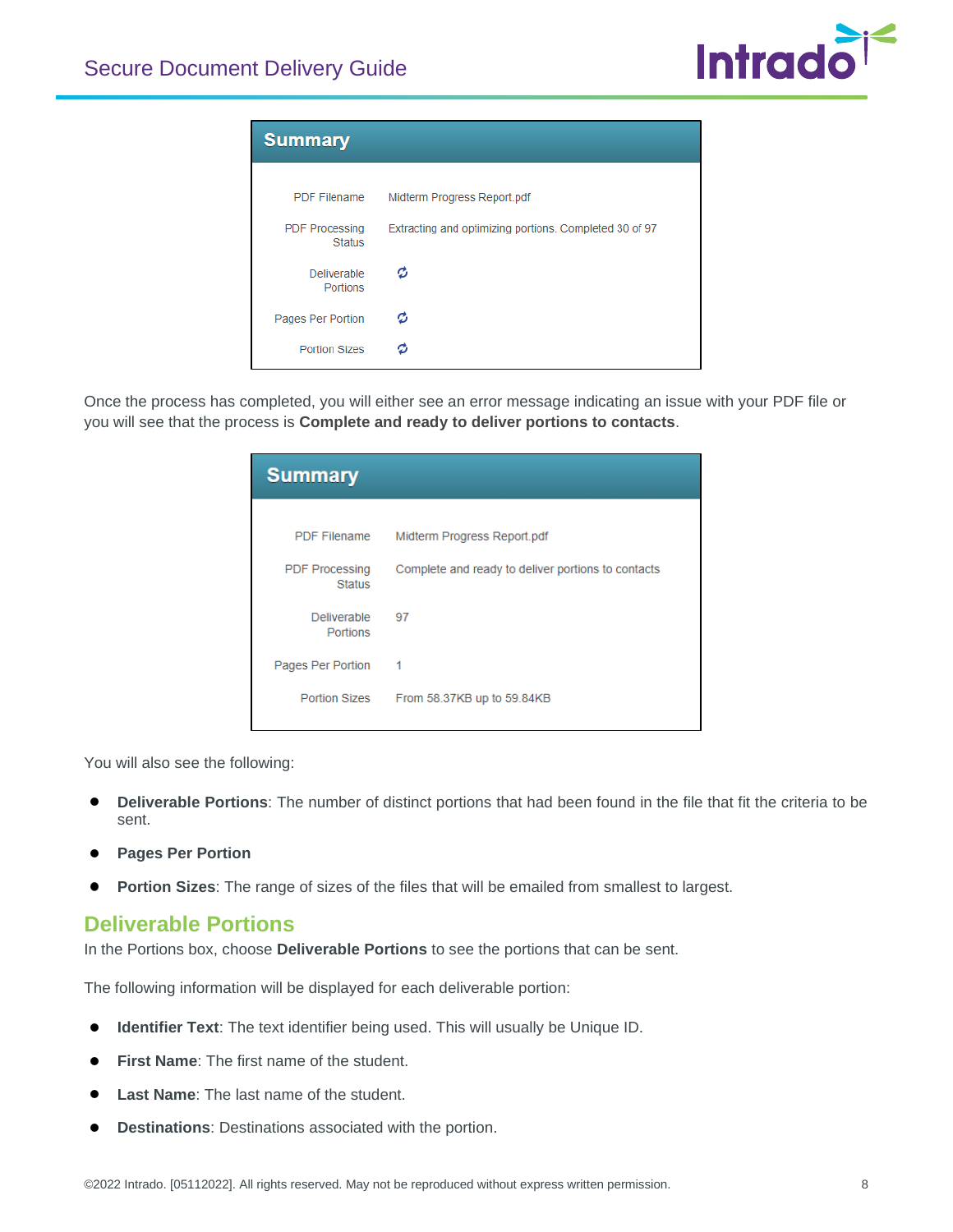

- **Page**: The page of the PDF file where the portion is found.
- **Page Count:** The number of pages in the portion
- **Size:** The size of the portion being sent.

| <b>Portions</b>                                                                                    |                   |                  |                     |                |            |         |
|----------------------------------------------------------------------------------------------------|-------------------|------------------|---------------------|----------------|------------|---------|
| <b>View</b><br><b>O</b> Deliverable portions<br>$\bigcirc$ Warnings<br>$\bigcirc$ Ignored portions |                   |                  |                     |                |            |         |
| Identifier text: Unique ID                                                                         | <b>First Name</b> | <b>Last Name</b> | <b>Destinations</b> | Page           | Page Count | Size    |
| 101977                                                                                             | Porter            | Klimecki         | emails: 1           |                |            | 58.78KB |
| 108533                                                                                             | Belia             | Selby            | emails: 1           | $\overline{2}$ |            | 59.00KB |
| 108954 See warnings                                                                                | <b>Darrick</b>    | Shrigley         | emails: 0           | 3              |            | 58,64KB |
| 109353                                                                                             | Gratiana          | Nawton           | emails: 1           |                |            | 58.81KB |
| 101375                                                                                             | Lexy              | Pengilly         | emails: 1           | 5              |            | 59.50KB |
| 100000                                                                                             | Dorena            | Tire             | emails: 1           | 6              |            | 59.34KB |

To download an individual portion, click the ID under the **Identifier Text**.

If any of the deliverable portions have a possible issue, a message will be displayed telling you to **See warnings**. Portions with a warning will still be delivered but we recommend reviewing and resolving the warning.

If you click on the **Warnings** button, you will see any portions that had an error as well as an explanation of the error.

| <b>Portions</b>                                                                           |                                                         |                   |                  |                     |      |            |             |
|-------------------------------------------------------------------------------------------|---------------------------------------------------------|-------------------|------------------|---------------------|------|------------|-------------|
| View<br>$\bigcirc$ Deliverable portions<br><b>Warnings</b><br>$\bigcirc$ lanored portions |                                                         |                   |                  |                     |      |            |             |
| <b>Identifier text: Unique ID</b>                                                         | Warnings                                                | <b>First Name</b> | <b>Last Name</b> | <b>Destinations</b> | Page | Page Count | <b>Size</b> |
| 108954                                                                                    | EMAIL: No email destinations were found for this person | Darrick           | Shrigley         | emails: 0           |      |            | 58.64KB     |
| 100046                                                                                    | EMAIL: No email destinations were found for this person | Lynn              | Clynman          | emails: 0           | 17   |            | 59.48KB     |

If you click on the **Ignore Portions** button, you will see any portions that have been ignored and why they were ignored.

| <b>Portions</b>                                                                          |                                                                  |      |            |
|------------------------------------------------------------------------------------------|------------------------------------------------------------------|------|------------|
| View<br>$\bigcirc$ Deliverable portions<br>$\circ$ Warnings<br><b>O</b> Ignored portions |                                                                  |      |            |
| <b>Identifier text: Unique ID</b>                                                        | Reason                                                           | Page | Page Count |
| 100012                                                                                   | UNKNOWN_IDENTIFIER: No person found that matches this identifier | 8    |            |
| 100016                                                                                   | UNKNOWN IDENTIFIER: No person found that matches this identifier |      |            |
|                                                                                          | MISSING_IDENTIFIER: No identifier found in portion               | 100  |            |

If you wish to resolve any of the warnings or include any of the ignored portions, you will need to edit and reupload your PDF file.

Once you are happy with your file, click **Send Email**.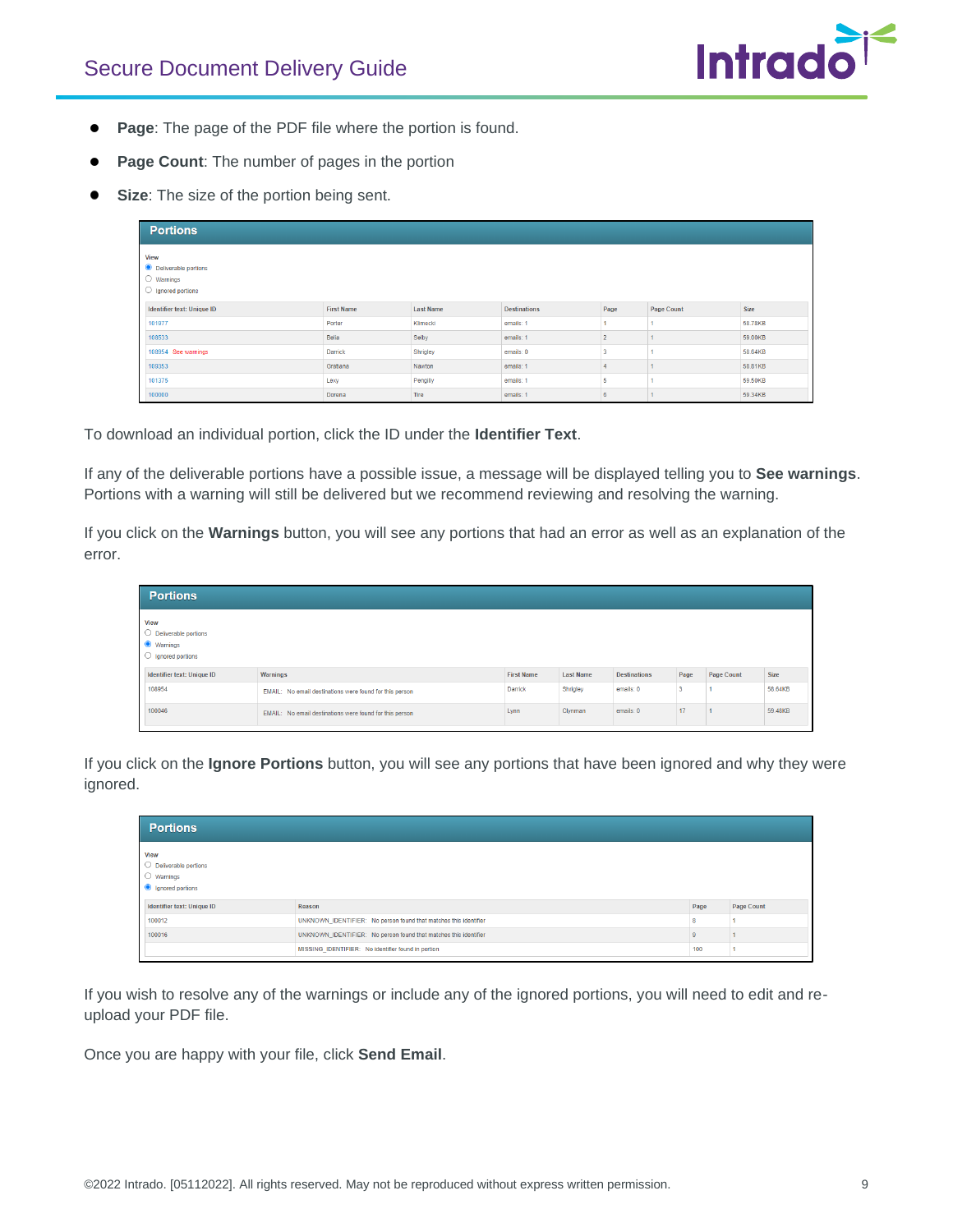

|      | PDF Portion Preview: Midterm Progress Reports |  |  |
|------|-----------------------------------------------|--|--|
| Back | Send Email                                    |  |  |
|      | <b>Summary</b>                                |  |  |

This will take you to the **Send Email** page. For more information, see the *Delivering Documents* section.

## <span id="page-9-0"></span>**Delivering Documents**

To send your document to recipients you can either click **Send Email** from the **Preview Portions** page for your desired document, or you can click **Send Email** directly from the **My Documents** section of the **SDD** tab.

It is recommended to go through **Preview Portions** so you can ensure there are no issues with your file prior to delivery.

Once you click **Send Email** from either page, you will be brought to the **Send Email** page.

At the top of the page, you will see a **Portion Summary** of the information that will be sent. This includes the following:

- **PDF Filename**
- **PDF Processing Status**
- **Deliverable Portions**
- **Number of Contacts with Emails**

| <b>PORTION SUMMARY</b>                      |                                                    |  |  |
|---------------------------------------------|----------------------------------------------------|--|--|
| <b>PDF Filename</b>                         | Midterm Progress Report.pdf                        |  |  |
| <b>PDF Processing</b><br><b>Status</b>      | Complete and ready to deliver portions to contacts |  |  |
| <b>Deliverable</b><br>Portions              | 97                                                 |  |  |
| Number of<br>Contacts with<br><b>Emails</b> | 95                                                 |  |  |

In the **Broadcast Settings** section type in a name for the broadcast in the **Broadcast Name** field.

Broadcast Name @ Midterm Progress Reports

#### Select a **Broadcast Type**.

©2022 Intrado. [05112022]. All rights reserved. May not be reproduced without express written permission. 10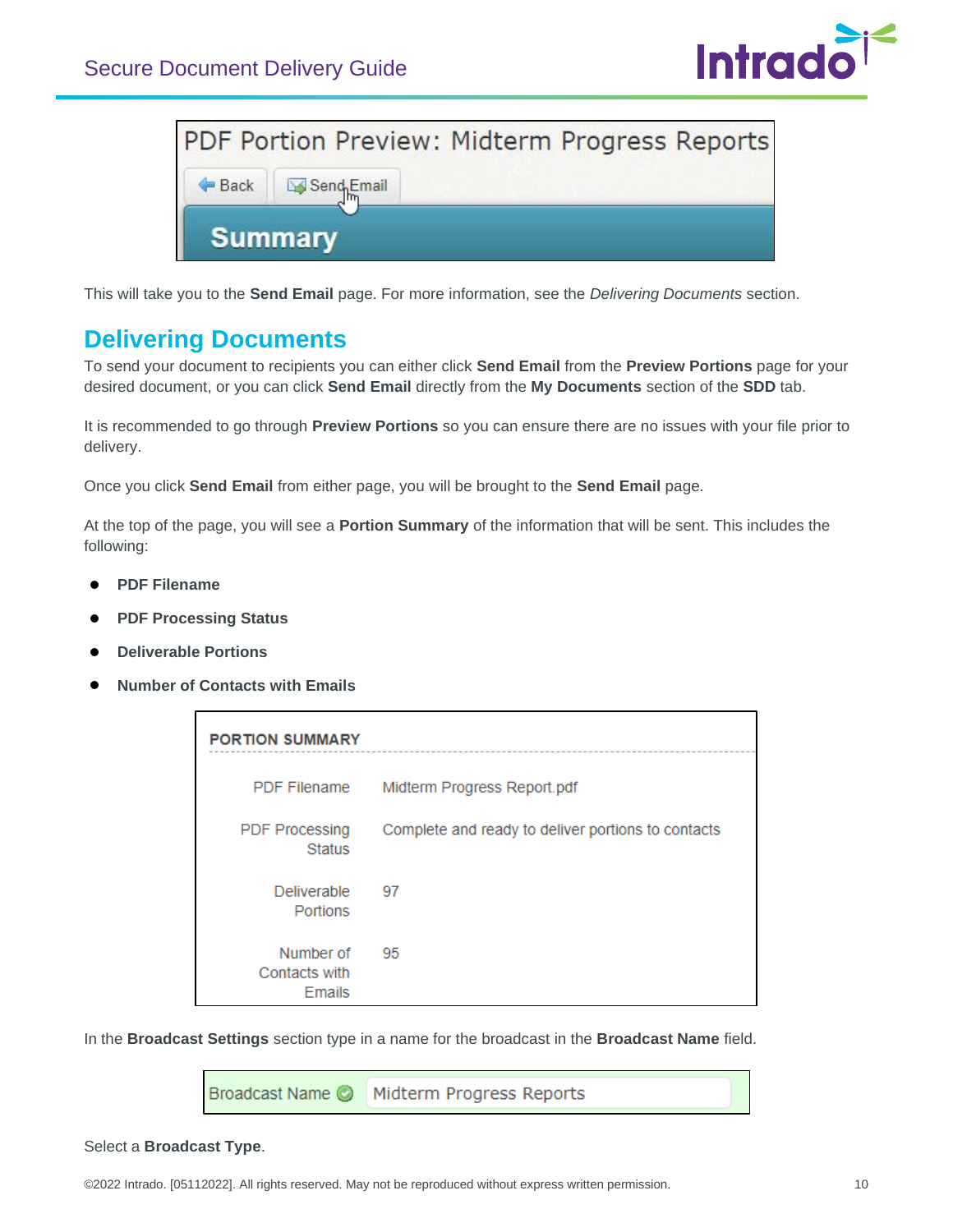## Secure Document Delivery Guide



| Broadcast Type @ General |                       |
|--------------------------|-----------------------|
|                          | $\bigcirc$ Attendance |
|                          | $\bigcirc$ Emergency  |

If Guardian Data Model is being used, you can select the target recipients just like in a list in the **Target Recipients** section. **Note – if you do not see this header, you can ignore this step.**

| TARGET RECIPIENTS - YOU CAN SELECT CONTACT RECORDS AND/OR THEIR ASSOCIATED GUARDIAN RECORDS |                                                       |  |
|---------------------------------------------------------------------------------------------|-------------------------------------------------------|--|
| Target Recipients @ © Contacts                                                              | Associated Guardians<br>® Both                        |  |
| Guardian Category<br>Restriction                                                            | Restrict to these categories:<br>Primary<br>Secondary |  |

In the **Schedule** section, choose the **Date** of the delivery broadcast, the **Start Time** (earliest start time of the broadcast) and **End Time** (latest time the broadcast will run).

| <b>SCHEDULE</b> |                                      |  |
|-----------------|--------------------------------------|--|
|                 | Start Date 2 02/12/2023              |  |
|                 | Start Time $\bigcirc$ 7:30 am $\vee$ |  |
|                 | End Time $\bigcirc$ 11:00 am $\vee$  |  |

In the **Secure Documents** section, you can use the **Require Password** drop-down menu to select a field that can be used as a password if you wish to require recipients to enter a password when viewing the document. If you do not wish to apply a password (not recommended), leave it set to **No Password**.

| <b>SECURE DOCUMENTS</b> |                                                                                                                   |
|-------------------------|-------------------------------------------------------------------------------------------------------------------|
|                         |                                                                                                                   |
|                         | <b>ft</b> To require recipients to enter a password when viewing this Document, you must select Require Password. |
|                         | Require Password   Unique ID                                                                                      |

In the **Email Details** section, do the following:

- Type in a name that you wish to appear in the **From** field of the emails in the **From Name** field.
- Type in an email address that you wish to appear in the **From** field of the emails, in the **From Email** field.
- If you wish to set a reply email address that differs from the sender email address, fill it in to the **Reply to Email**  field.
- Type in a subject for the email in the **Subject** field.
- If necessary, modify the text in the **Message** window. This is the message that the recipients will receive in the  $\bullet$ main body of the email.

©2022 Intrado. [05112022]. All rights reserved. May not be reproduced without express written permission. 11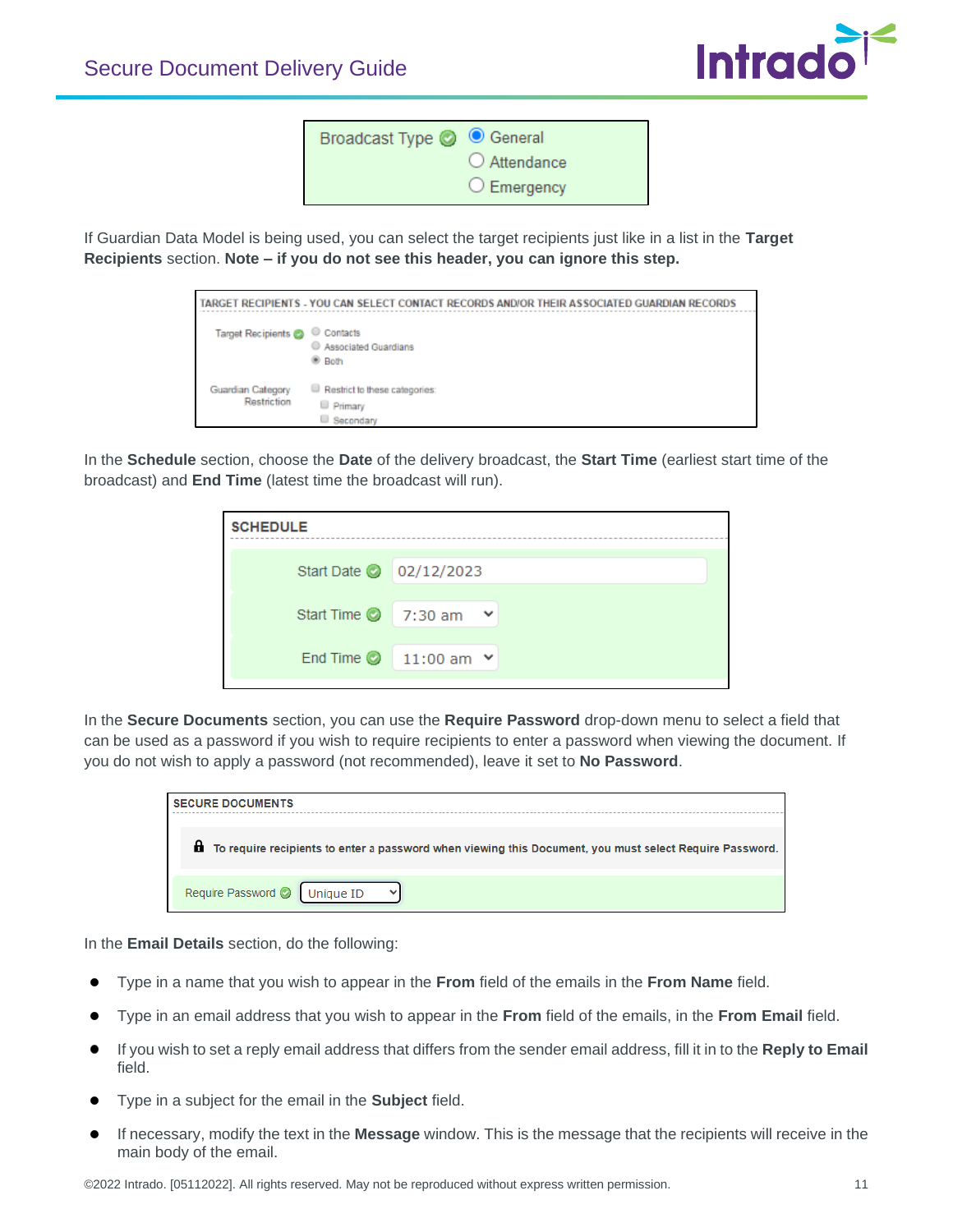

| <b>EMAIL DETAILS</b> |                                                                                                                                |
|----------------------|--------------------------------------------------------------------------------------------------------------------------------|
|                      | From Name C   SecureFile User                                                                                                  |
|                      | From Email @ broadcasts@schoolmessengermail.com                                                                                |
|                      | Reply To Email admin@yourexampledomain.com                                                                                     |
|                      | Subject <sup>O</sup> Midterm Progress Reports                                                                                  |
| Message <sup>O</sup> | Hello.<br>Your School District has prepared a secure document for < <first name="">&gt; &lt;<last name="">&gt;.</last></first> |

If you have any warnings on your document, you will find a link that leads you back to the **Warnings** section of the portion previews.

| CAUTION: ONE OR MORE PORTIONS HAVE WARNINGS. CLICK HERE TO REVIEW. |  |
|--------------------------------------------------------------------|--|
| <b>Drogood To Confirmation</b>                                     |  |

Once your messages are ready to be delivered, click **Proceed to Confirmation**.



A summary of your review will be displayed.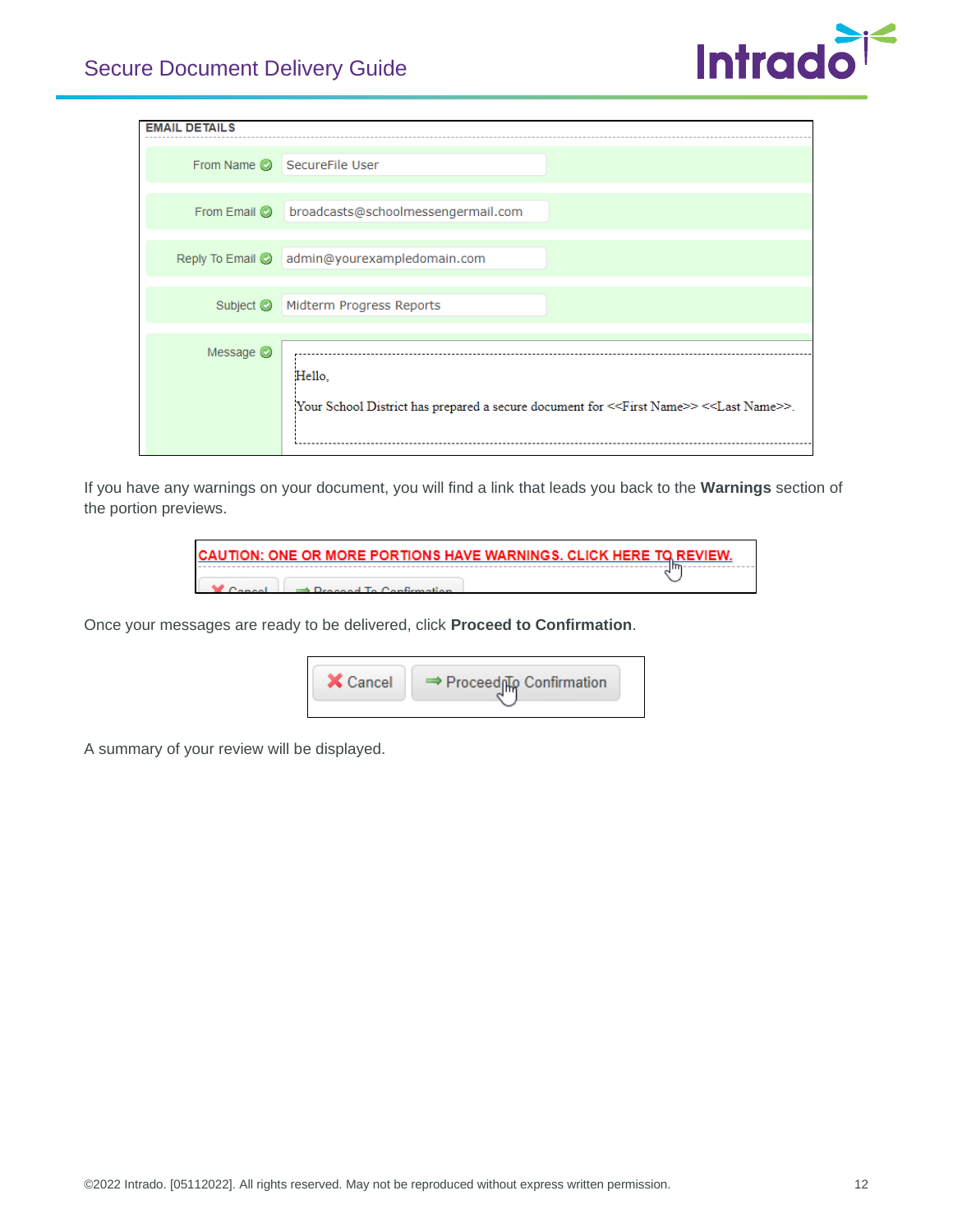

## **Review and Confirm: Midterm Progress Reports**

| <b>BROADCAST SETTINGS</b> |                          |
|---------------------------|--------------------------|
| <b>Broadcast Name</b>     | Midterm Progress Reports |
| <b>Broadcast Type</b>     | General                  |
|                           | Start Date 2023-02-11    |
|                           | End Date 2023-02-11      |
| Number of<br>Portions     | - 97                     |
| Require<br>Password?      | Yes                      |
| Password Field            | Unique ID                |
| <b>Identifier Field</b>   | Unique ID                |
| Modify Broadcast Settings | <b>Jim</b> Submit        |

Review the broadcast details and click **Submit**.

Your document will begin its delivery immediately. Recipients will receive an email containing a link and a brief message instructing them to follow the link to download their PDF report. If the report requires a password, then recipients will need to enter the password to download their file.

At this point, the document delivery becomes like other email Broadcasts, and you can view the delivery results by accessing the **Email Log** report.

# <span id="page-12-0"></span>**Cleaning Up**

Once you have finished successfully delivering a secure document, we recommend that you **delete the original document in Communicate after backing it up locally**. This is because keeping sent documents clutters up the screen and increases the chances that you may end up delivering the document again by mistake. If you do decide to delete the secure document, then you should keep a local copy of the PDF that you sent out in case you later need to look at the document you have already sent.

Keep in mind that if you delete the secure document you will still be able to view the report for the email broadcast. If you decide not to follow our advice and not delete the secure document, then please be careful not to deliver the same document again by mistake in the future.

### <span id="page-12-1"></span>**Deleting a Document**

Follow the steps below to delete documents that you have already sent.